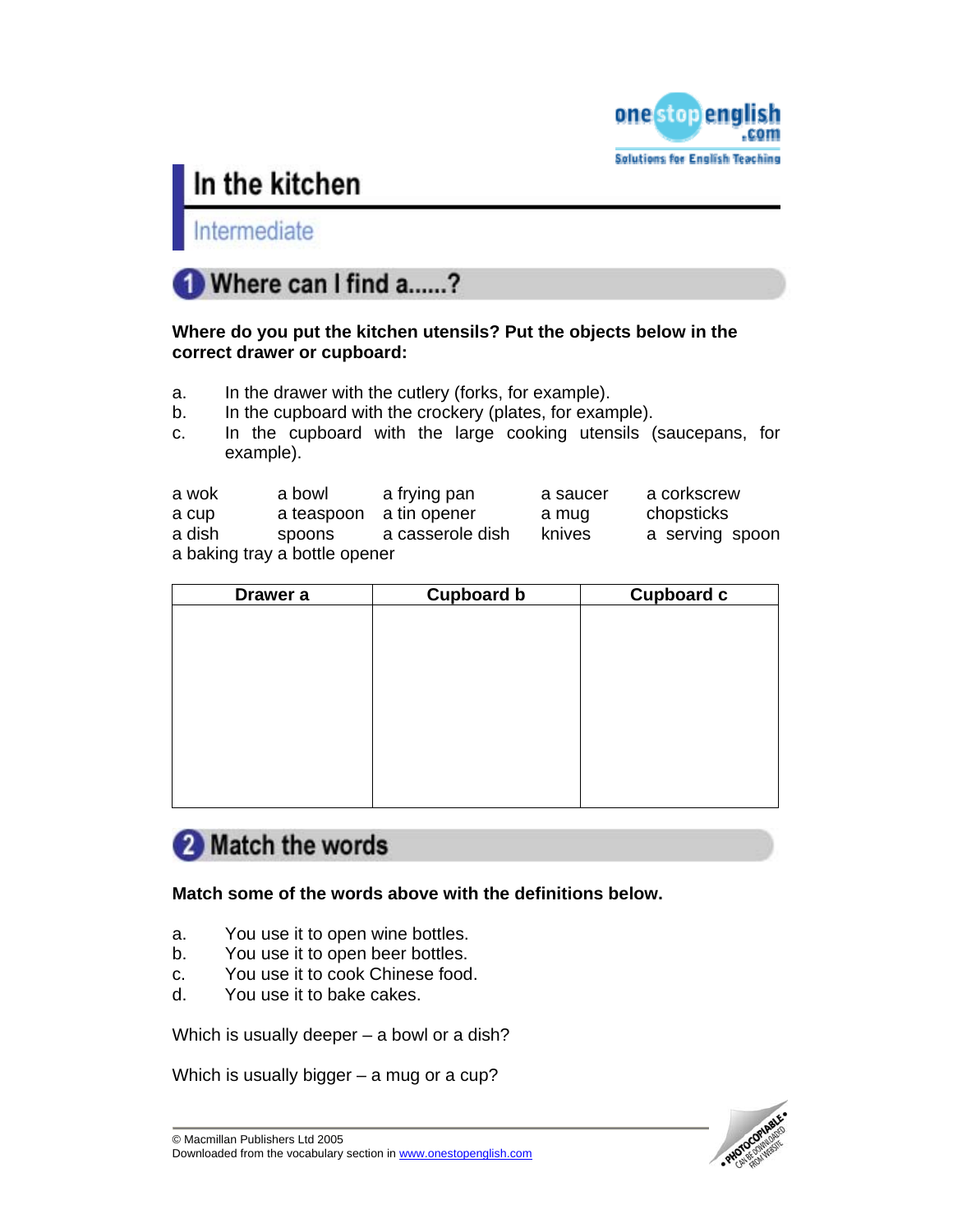

Intermediate

# **3** Match the words

### **Match the list of words to the correct meal.**

| a. | salt cellar | bottle of vinegar | wooden fork  | newspaper     |
|----|-------------|-------------------|--------------|---------------|
| b. | bowls       | spoons            | mug          | sugar bowl    |
| C. | tray        | plate             | fork         | microwave     |
| d. | glasses     | punchbowl         | paper plates | plastic forks |
| е. | napkins     | side plate        | serving dish | dessert spoon |
| f. | teapot      | milk jug          | cake stand   | saucer        |
|    |             |                   |              |               |

breakfast a cocktail party teatime

a TV dinner a dinner party a fish and chip supper

# 4 Match the words

### **Match the kitchen job to the thing you use to do it.**

| <b>Boil water</b>                      | oven o |
|----------------------------------------|--------|
| Wash the dishes                        | kettle |
| Wipe the kitchen table                 | tea to |
| Dry the dishes                         | dish c |
| Wash the kitchen floor                 | woode  |
| Stir the sauce                         | washi  |
| Take the roast chicken out of the oven | mop    |

oven gloves tea towel dish cloth wooden spoon washing up liquid

# **B** Read and match

### **Read the description of the kitchen and look at the underlined words.**

My kitchen is light and airy with bright yellow walls and lots of cupboards and shelves. There is a big fridge freezer in the corner covered in post-it notes and fridge magnets, and there is a washing machine and a dishwasher in the alcove at the back of the room. I have a lovely long work surface made of beech with lots of useful gadgets on it: a toaster, a teapot, a cafetiere, a kettle, and a food processor. There is also a chopping board and a bread bin. The cooker is brand new, with a grill, and an oven big enough to take a Christmas turkey. On the other side of the kitchen, beneath a window that overlooks the

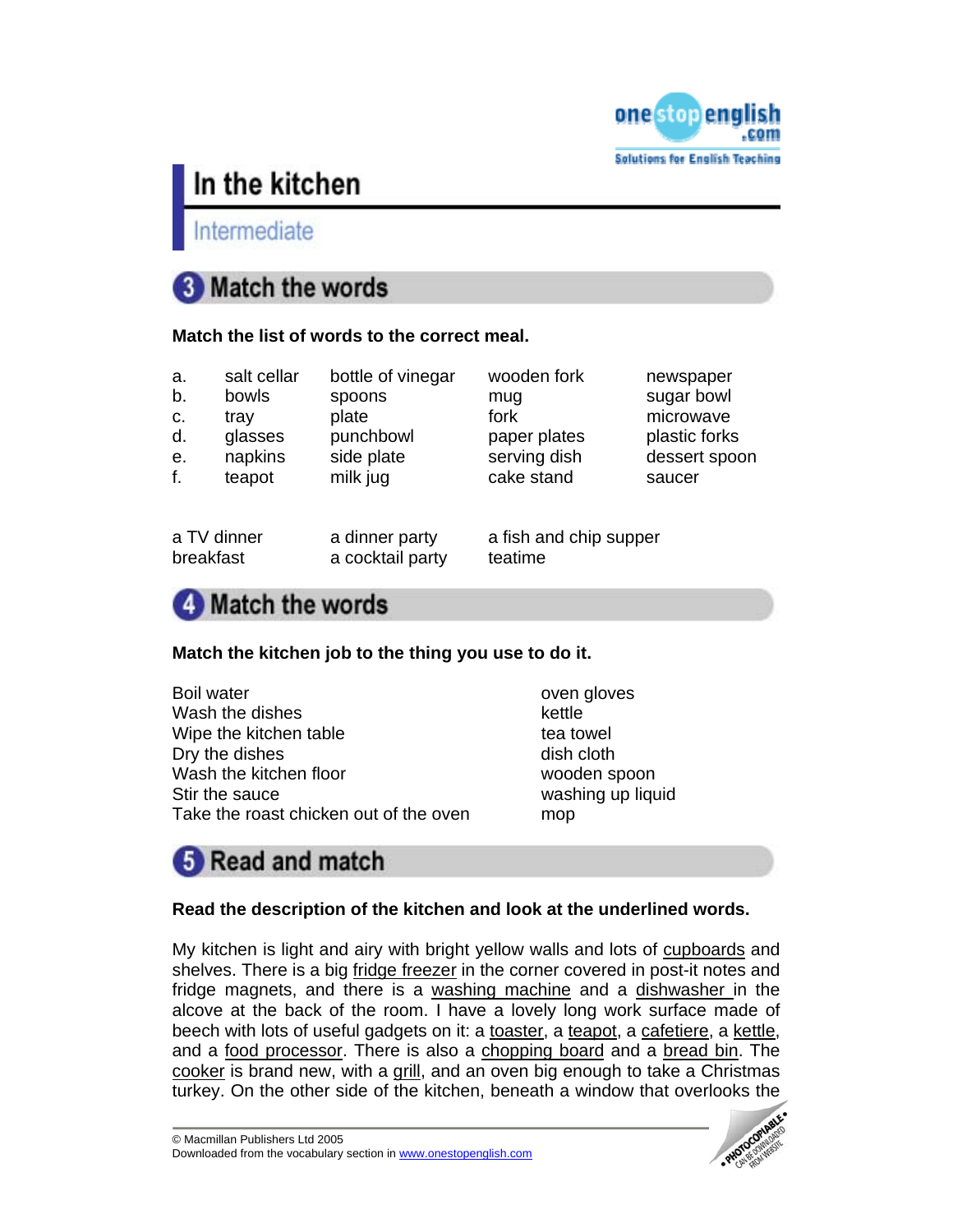

## Intermediate

garden, the sink and draining board are made of stainless steel. There is a washing up bowl in the sink of course, and next to the sink there is a broom cupboard which is full of mops and buckets and an ironing board. Finally, tucked away in the corner, is the microwave, which, if I'm honest, is the thing that gets used most often in my kitchen.

### **Which of the underlined words in the text are needed to do the jobs in the list below? Which job can't be done in this kitchen?**

- Tidy the pots and pans away
- Tidy the brushes and mops away
- Keep things cool
- Wash dishes
- Wash dishes mechanically
- Make coffee
- Keep bread fresh
- Grill meat
- Freeze food
- Grind coffee
- Boil water
- Make toast
- Mix food to make sauces
- Wash clothes
- Prepare food
- Roast meat
- Reheat food quickly
- Make tea
- Iron clothes

## **6** Describe and draw

**Close your eyes and imagine the kitchen at your house. Describe the kitchen in detail to your partner so that they can draw a plan of it. When you have finished, swap with your partner and draw their kitchen.**